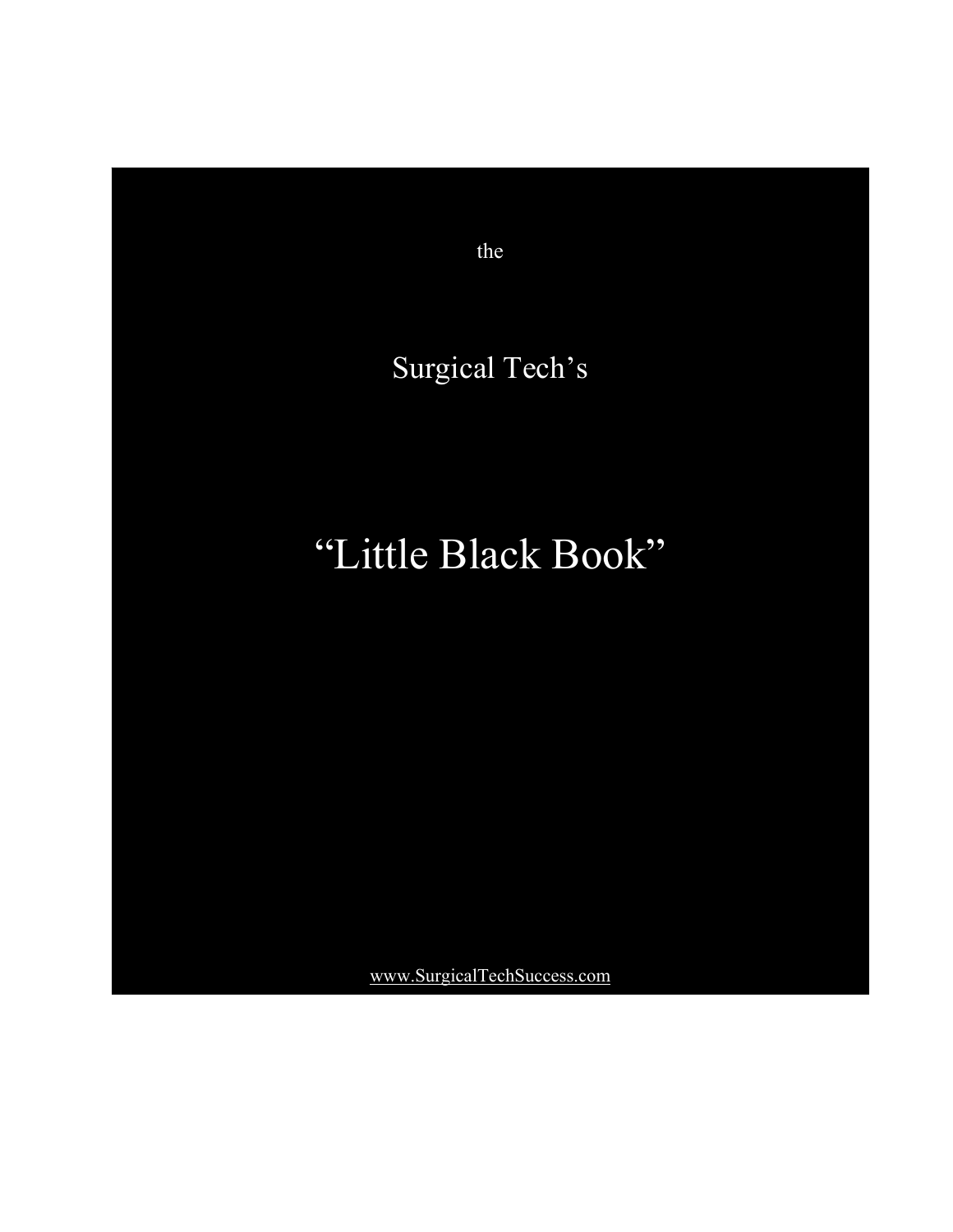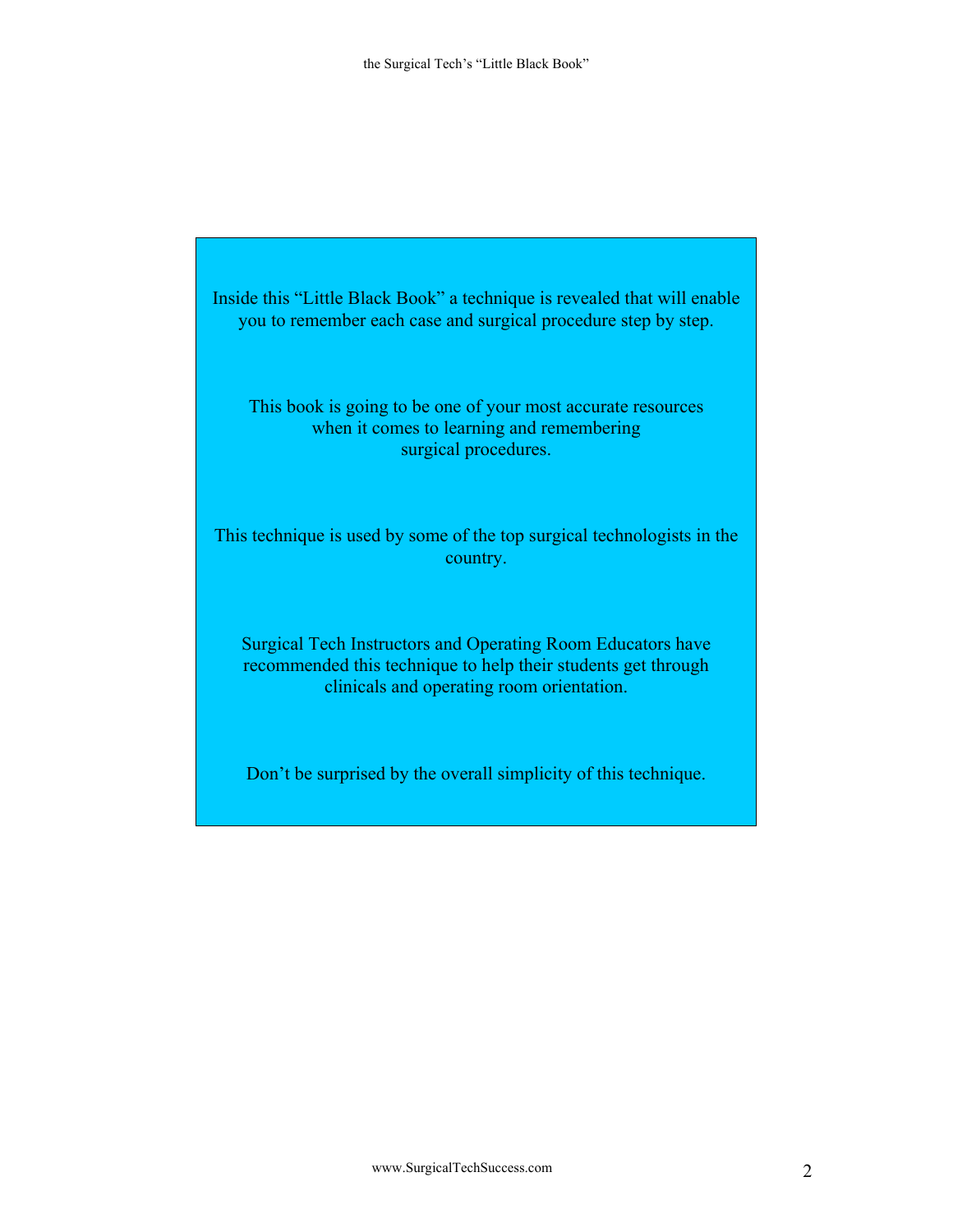When you start your clinical's in school or you're just beginning to work as a Surgical Technologist it is very common to feel completely overwhelmed.

Most students and new surgical tech's have so much new information thrown at them during a surgical procedure or case that it usually takes every ounce of focus just to remember your basic set up.

You will find during your clinical rotation in school and also when you start your first job, information overload really does occur.

Most students and new surgical techs often wonder how they can possibly remember the set-ups, the draping, the surgeon's preferences, the steps for every procedure, the instrumentation, etc., when they are just starting.

Not only do you have to remember all of the basics such as sterile technique and gowning & gloving, but now you are going to start learning the specific preferences of each of the surgeon's you work with.

One might think that a general surgeon doing a hernia repair in one facility would use exactly the same instruments and sutures as every other general surgeon doing the same type of hernia repair.

Well, unfortunately this is not the case.

While most of the basic steps will normally be the same, surgeons have specific "PREFERENCES". These preferences are very important to learn.

As a Surgical Technologist, one of your primary job responsibilities is to have everything a surgeon will use for their case. As part of the team, your circulator and other team members will often help you get things together. However, as the technical expert on your case, you should have everything set up or ready to go for every surgeon you work with. The first place you start to set up for your case is with the preference card.

A Preference Card includes information about what the surgeon will use on each specific case. It will include information such as instrumentation, sutures, patient positioning, prepping, glove size, gown size, medications, dressings, drapes  $\&$  packs, sterile supplies, and any other information needed to prepare for a particular case.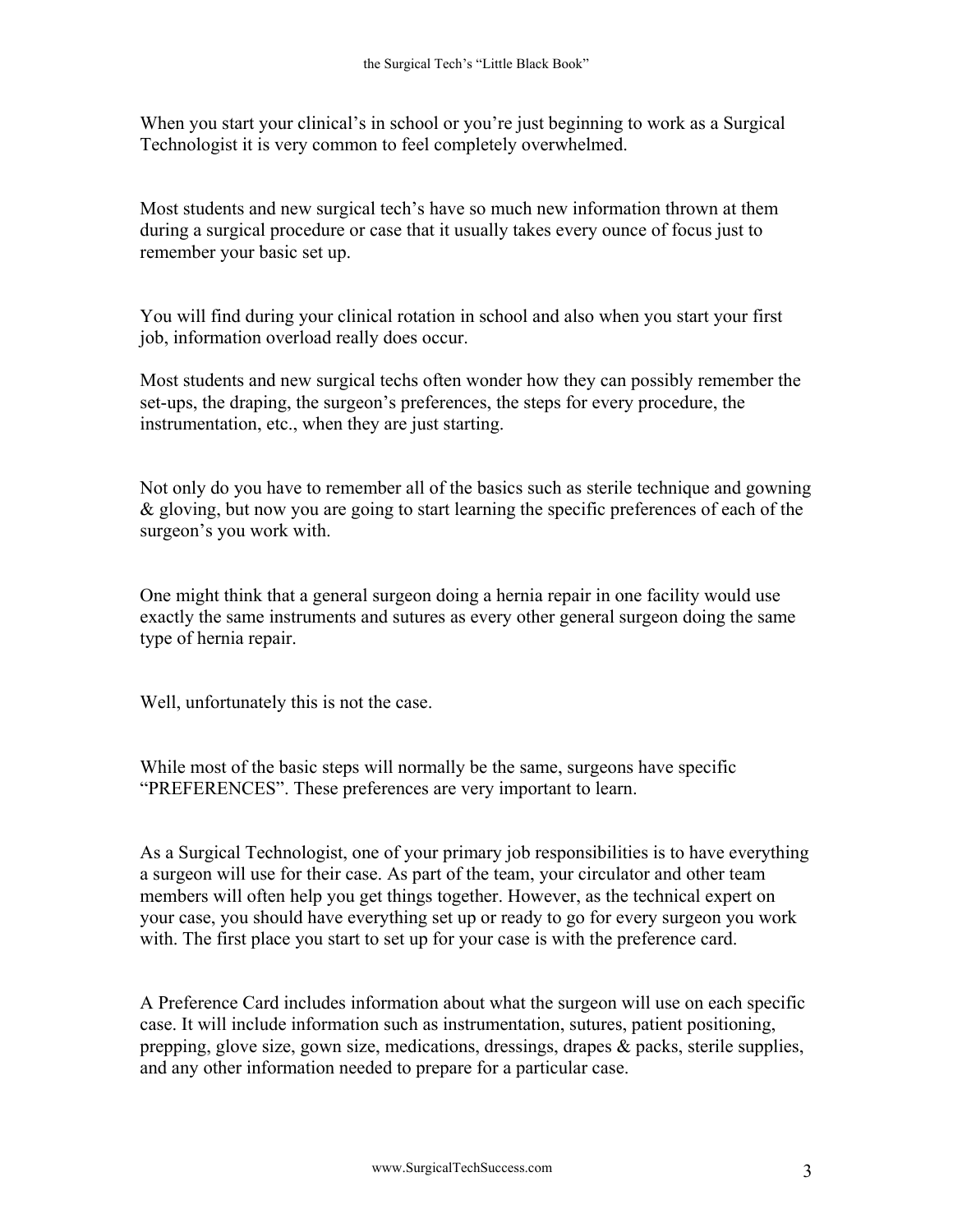You can think of the preference card as a blueprint for the material needed to set up for a surgeon's case.

The good thing is that operating rooms keep a "Preference Card" on file for each surgeon that works in that facility.

The bad news is that these preference cards are not always 100% accurate and sometimes if a surgeon is new or very rarely comes to your facility, there won't always be a preference card.

For the most part, the preference card is going to be pretty close to the needs of a particular surgeon. There will be times when something is not updated or the surgeon will deviate from what is on the preference card.

Listen, there will be times when you have absolutely every single item on a surgeon's preference card and they will ask for something they always use but wasn't put on the card.

There are also going to be cases when the surgeon will ask for something they never use and they will swear it should be on their card because they always want it in the room.

Whatever the situation, you need to be prepared for everything.

These are the times when you need to utilize your little black book and make a few notes.

So, what's this "Little Black Book" all about?

It's the insider's technique that will help you get through every case like a champion.

By using this technique, you will start memorizing things about procedures, surgeons and their preferences quicker than you could possibly imagine.

If you can recall, one of the biggest points in the Surgical Tech Success Handbook is to prepare, prepare, prepare.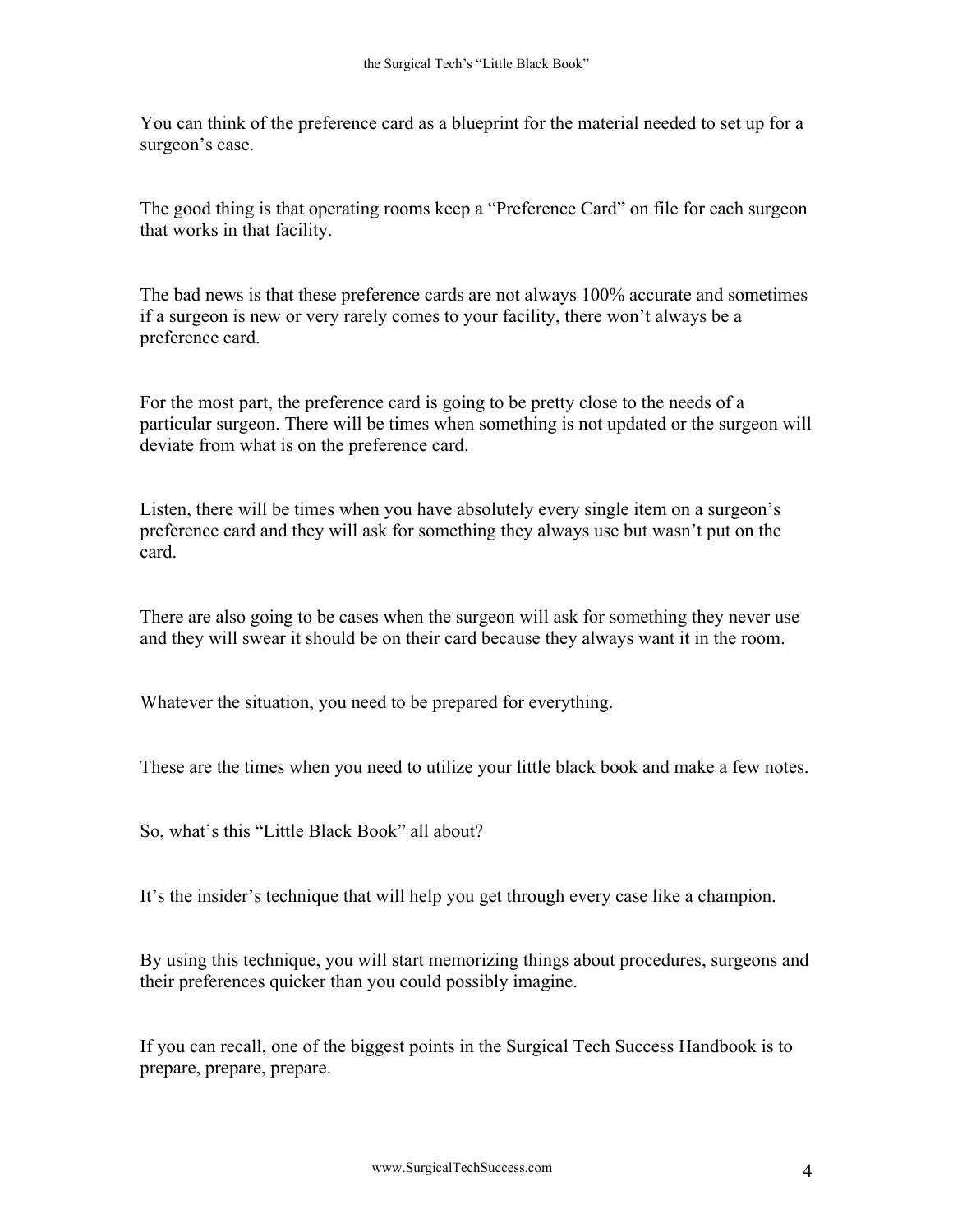Well, that's exactly what the "Little Black Book" will help you do.

There are two very simple steps to this technique:

1) Keep a "little black book" of every case and *specific* preference a surgeon has.

2) Review your little black book before you set up for that surgical case.

Like I said, don't be surprised by the overall simplicity of this technique!

Now, let me explain a few points.

You might be thinking, "Why would I want to keep my own little black book when there are preference cards?" Yep, most "newbie's" think this way. It only makes sense to wonder why you would want to keep a separate little black book when you have everything written down on a preference card.

Well, remember the part about how preference cards are not always 100% accurate?

Or the part about the surgeon throwing you a curve and asking for something he/she never uses but swears they always do?

Something that will drive a surgeon up the wall is when they ask for something and the response they get from the surgical tech or nurse in the room is that it was not on their card.

Most surgeons just don't want to hear that even when it's true!

And as the surgical tech, you will catch most of the heat being on the frontline when something the surgeon needs or wants is not ready for them.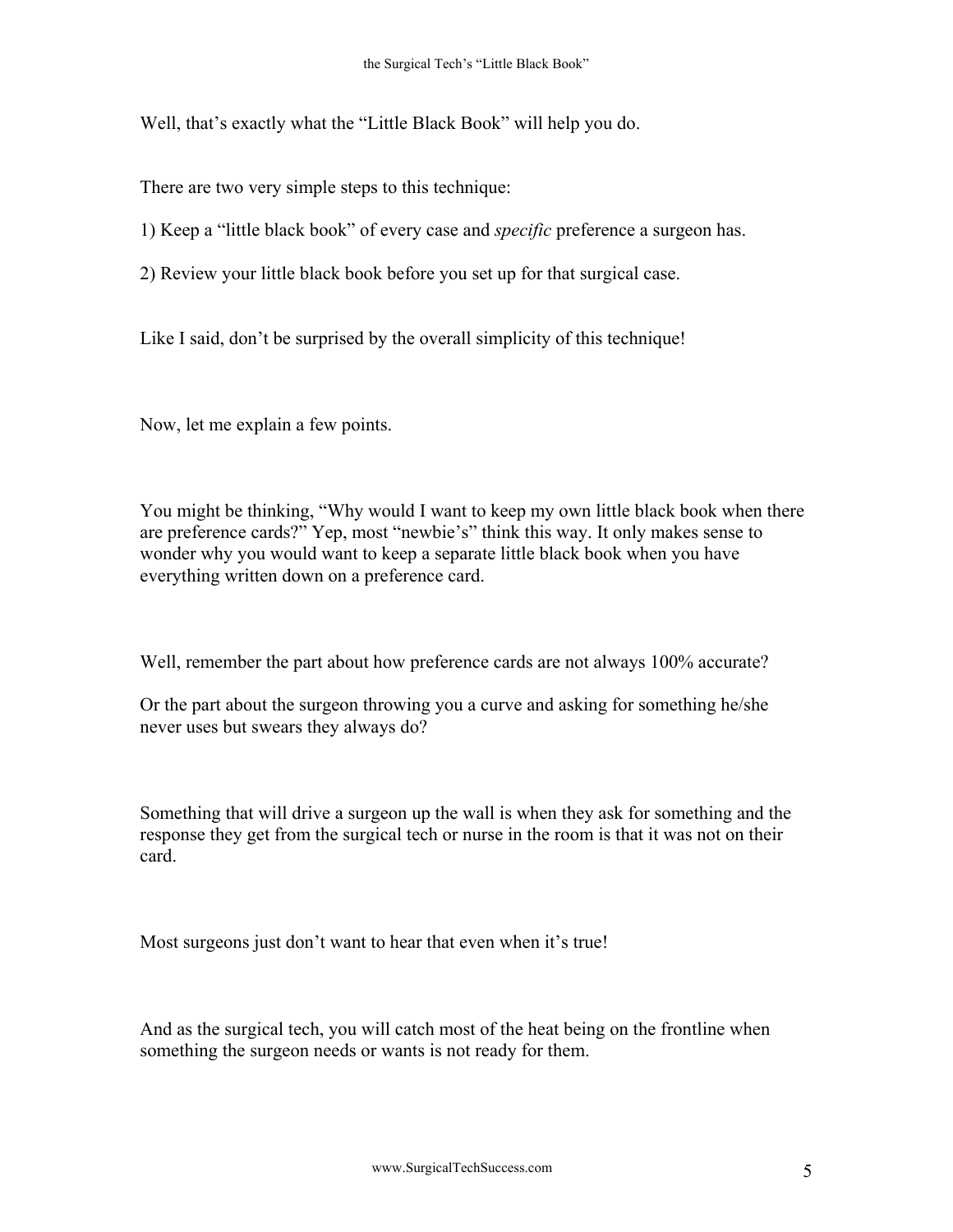Since you are on the frontline, you will know (or get to know) first hand specifically what a particular surgeon uses during a case.

Now, when I say specifically, I'm not referring to all of the basics of a case. Rather, I'm referring to things that each particular surgeon has a preference for.

Let me give you an example.

I worked as a traveling surgical technologist for many years. Going from hospital to hospital in different parts of the country required me to think quickly on my feet during a case and remember things almost instantly.

Well, since I don't have a photographic memory, it just wasn't possible for me to remember every specific detail of all these new surgeons I was working with.

So, I used the little black book technique.

Basically, if there was an item or step in a surgical procedure that wasn't listed on the surgeon's preference card, I made a mental note of it. Once the case was finished, I would take a look at the preference card again. This time I would have my little black book with me and I would make notes about anything the surgeon used or did during the case that wasn't covered on the preference card.

You see, like I said, the preference card is basically a blueprint of what the surgeon will need for a case. If every last specific detail was written on the preference card, it might look more like a book.

Most preference cards will be pretty detailed, but I have seen some preference cards that were almost blank. This would create an instant feeling of "uh-o…I wonder what they need for this case."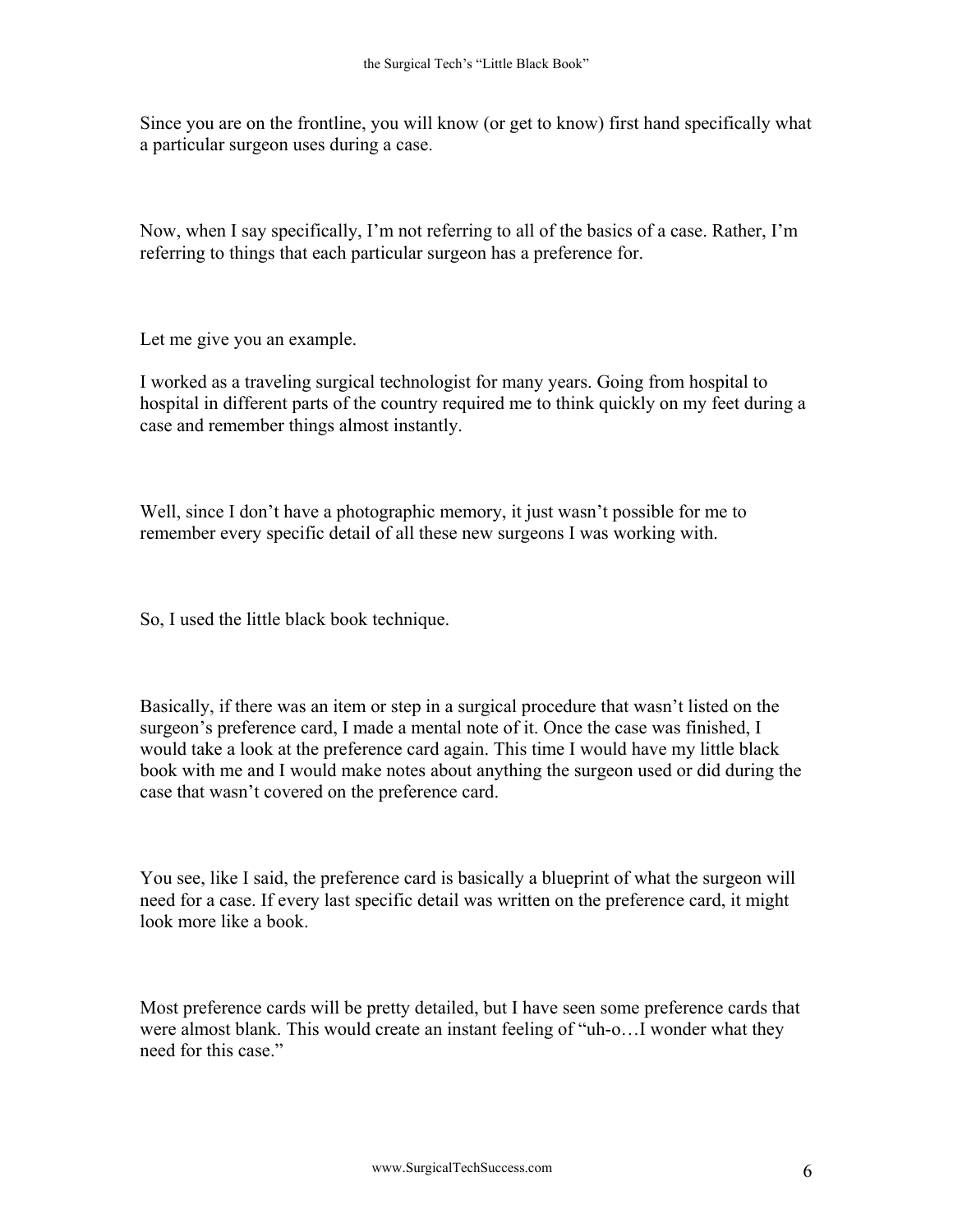Let me give you an example of what a basic preference card might look like and then I'll show you an example of what I would put in my "Little Black Book".

Here's the scenario:

Dr Smith has a hernia repair scheduled. He has been operating in your hospital for about two years and is very picky when it comes to having every thing on his preference card in the room. Since he's been operating here for two years, his preference card is pretty accurate except for a few small details.

Here's Dr Smith's preference card for a Hernia Repair:

| Surgeon: Smith, W.<br>Gloves: 7.5 Biogel - Right handed<br><b>General Surgeon</b><br>Hernia Repair                                                                                                                                |  |  |
|-----------------------------------------------------------------------------------------------------------------------------------------------------------------------------------------------------------------------------------|--|--|
| <b>DRAPES &amp; PACKS</b> - minor pack, lap sheet, $\frac{3}{4}$ sheets x2, gown = 2x                                                                                                                                             |  |  |
| <b>INSTRUMENTATION</b> - basic tray, vascular forceps, Dr Smith's metzenbaum,<br>bookwalter (standby), extra Richardson retractors, fine right-angle clamps x2                                                                    |  |  |
|                                                                                                                                                                                                                                   |  |  |
| <b>STERILE SUPPLIES</b> - Teflon bovie tip, extended Teflon bovie tip, lap sponges ONLY,<br>Poole suction tip, 1pk kittner sponges, disposable ligaclips -medium, pistol grip skin<br>BETADINE SCRUB & PAINT FOR PREP<br>stapler, |  |  |
|                                                                                                                                                                                                                                   |  |  |
| SUTURE & BLADES - #10 blade x1, #15 blade x2, 0 & 2-0 silk ties, 2-0 silk on V-26,<br>2-0 silk pop-offs, 2-0 vicryl ct-1                                                                                                          |  |  |
|                                                                                                                                                                                                                                   |  |  |
| MEDICATIONS - .5% xylocaine w/epi                                                                                                                                                                                                 |  |  |
|                                                                                                                                                                                                                                   |  |  |
| <b>SOLUTIONS</b> - saline for irrigation, have baci on stand-by                                                                                                                                                                   |  |  |
|                                                                                                                                                                                                                                   |  |  |
| <b>DRESSINGS</b> - Xeroform, 4x4's, ABD pad, paper tape                                                                                                                                                                           |  |  |
|                                                                                                                                                                                                                                   |  |  |
| HAVE AVAILABLE - Prolene mesh & plugs                                                                                                                                                                                             |  |  |
|                                                                                                                                                                                                                                   |  |  |
| PT. POSTION - supine with arms tucked                                                                                                                                                                                             |  |  |
|                                                                                                                                                                                                                                   |  |  |
| MISC - wants bear hugger on ALL cases, prefers to have room temp very cold, headlight<br>on stand-by, bovie settings start at 40/40, uses only saline moistened lap sponges,                                                      |  |  |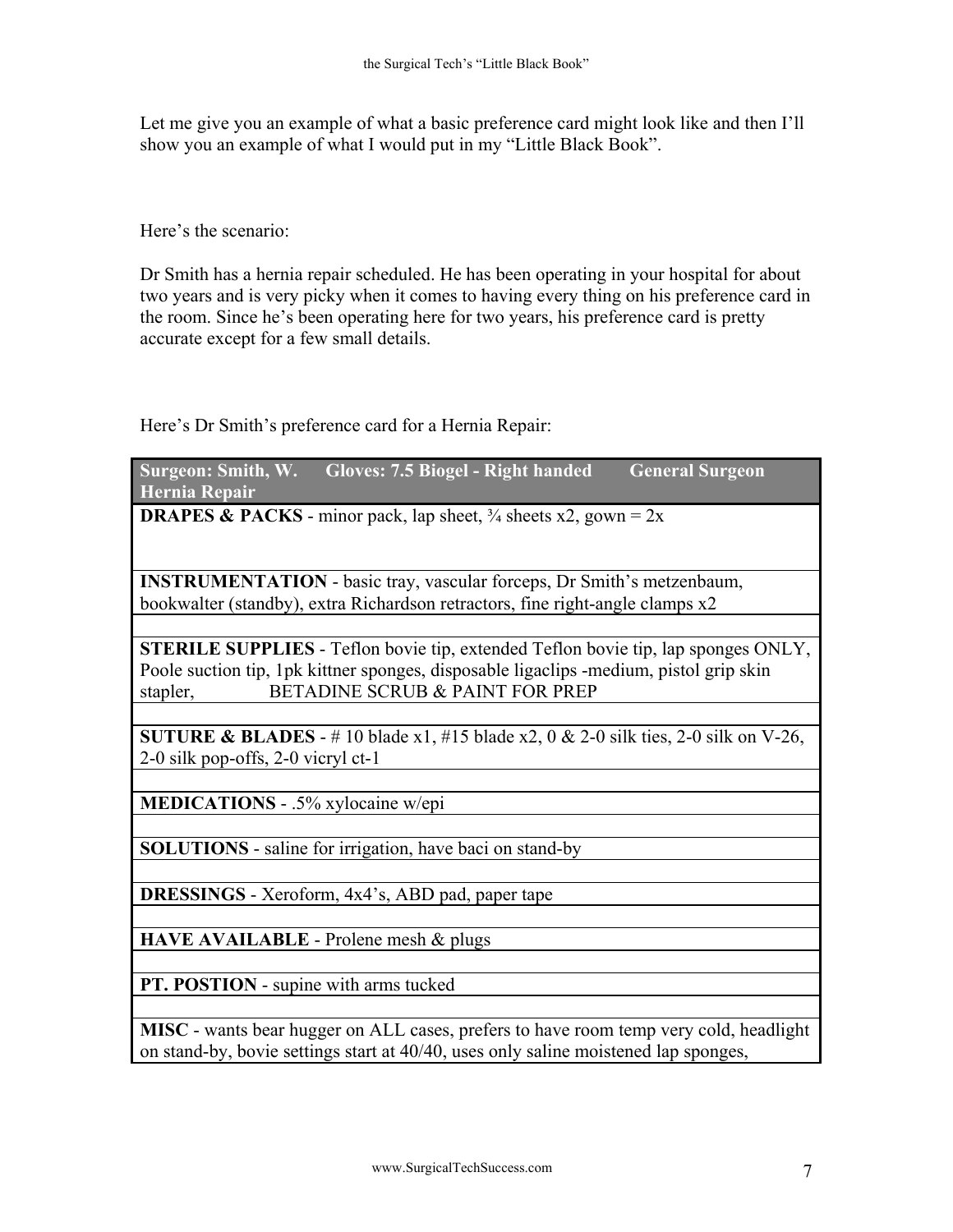As you can see, Dr Smith's preference card is pretty straight forward and doesn't seem to leave much to question.

Some of the things you might not find on his card, you'll quickly discover once the case gets underway.

So, Dr Smith walks in and you gown  $\&$  glove him. The first thing he wants is a  $\frac{3}{4}$  sheet, one at the head and one at the foot. Then he wants 4 paper towels for the incision area, followed by the lap sheet.

As you can see, nothing on the preference card talks about the order in which Dr Smith likes to drape his patient. Most of the time the 4 towels go down first and then the  $\frac{3}{4}$ sheets, followed by the lap sheet.

Also, you had 4 cloth towels ready when he wants 4 paper towels. Ok, no big deal. Dr Smith is in a good mood and doesn't mind the fact that you don't know his exact draping technique.

Now, let's say the case is going very smoothly and you and Dr Smith seem to be working well together. Suddenly he cuts a little bleeder and wants a 3-0 silk on an SH needle. Uh-o, that wasn't on the card! Dr Smith almost never hits any bleeders...

While your circulator runs outside to get the suture, Dr Smith is standing there waiting and asks you why you didn't have his suture..??.. Hey, "it wasn't on the card", right!

That response is not going to work very well because chances are Dr Smith is going to say that he told the last surgical tech to put it on his card for standby. Ok, fair enough.

Now, your circulator returns with the suture and it's the first time you are passing a stitch to Dr Smith. He takes the suture from you and has to reposition the needle. He's not very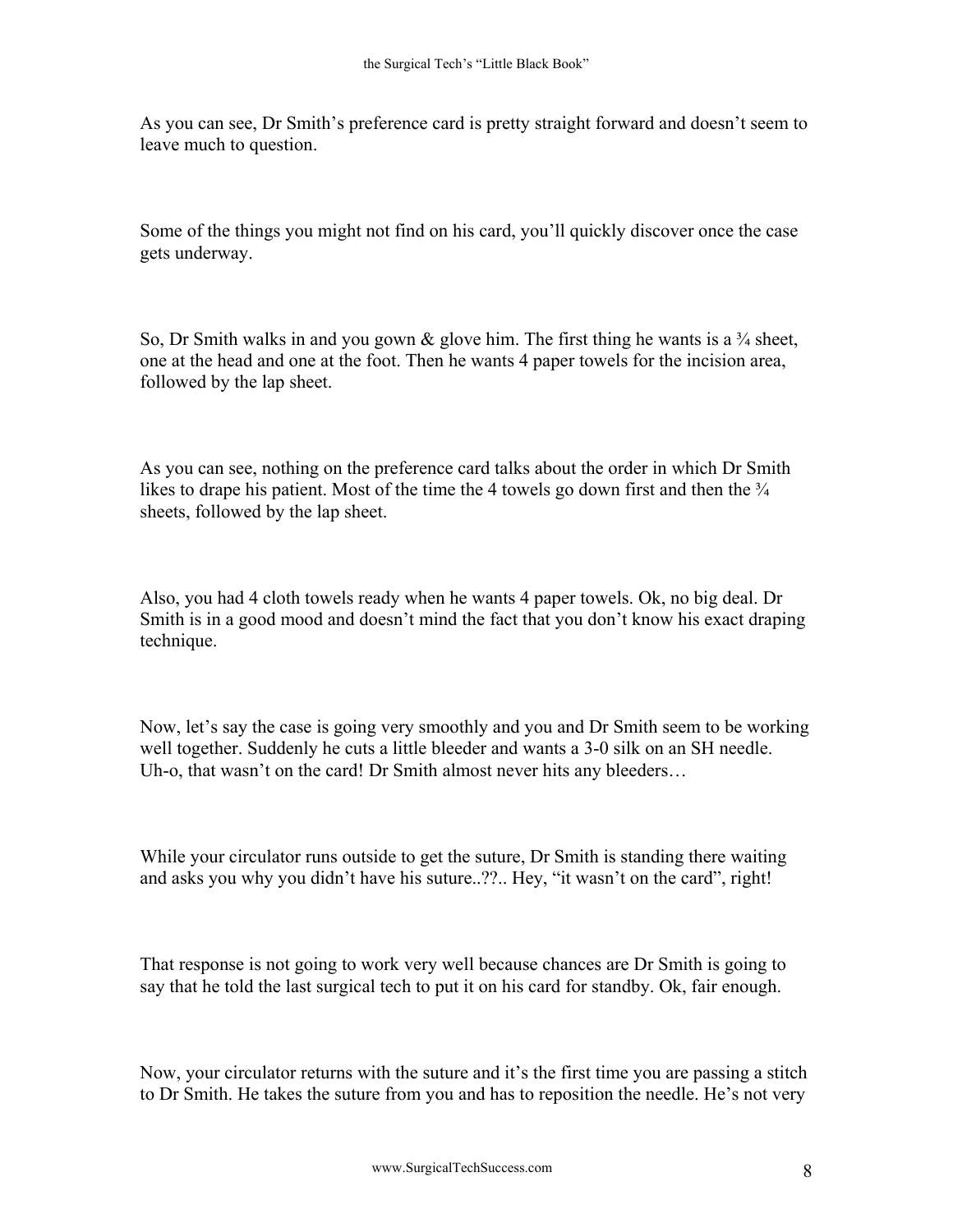happy that you didn't know he likes his needles loaded close to the suture on a 6 inch Webster needle holder. Again, a little important detail that's not on the card.

So, now it's time to start closing and Dr Smith wants to irrigate. You hand him a bulb syringe (asepto) and he just looks at you. What?... ok, ok, Dr smith likes to irrigate from a small round basin. He doesn't like asepto syringes and now he is starting to lose his cool a little. Suddenly he's not the nice understanding guy he was when you gave him cloth towels instead of paper towels, or when you didn't hand him the drapes in order, or when you didn't have the 3-0 silk he wanted.

I think you get the point here. While Dr Smith's preference card looked pretty detailed and straightforward, there were obviously a few details left out.

This is where your "little black book" comes in handy.

You see, although most preference cards are the starting point for getting your case ready, you have to realize that it wouldn't be possible to cover every last detail of every single surgeon in the operating room.

Little things like how a surgeon likes his needles loaded, steps in draping, what they like to irrigate from, etc., are the things that you need to know.

Therefore, if you simply take a moment at the end of each case to write down a few notes in your "Little Black Book", you'll be amazed how quickly you will remember procedures and preferences.

There were times when I would actually write out the entire case from the first drape to closing. This might sound like a lot of work but it only takes a couple of minutes and it builds the most accurate resource for you.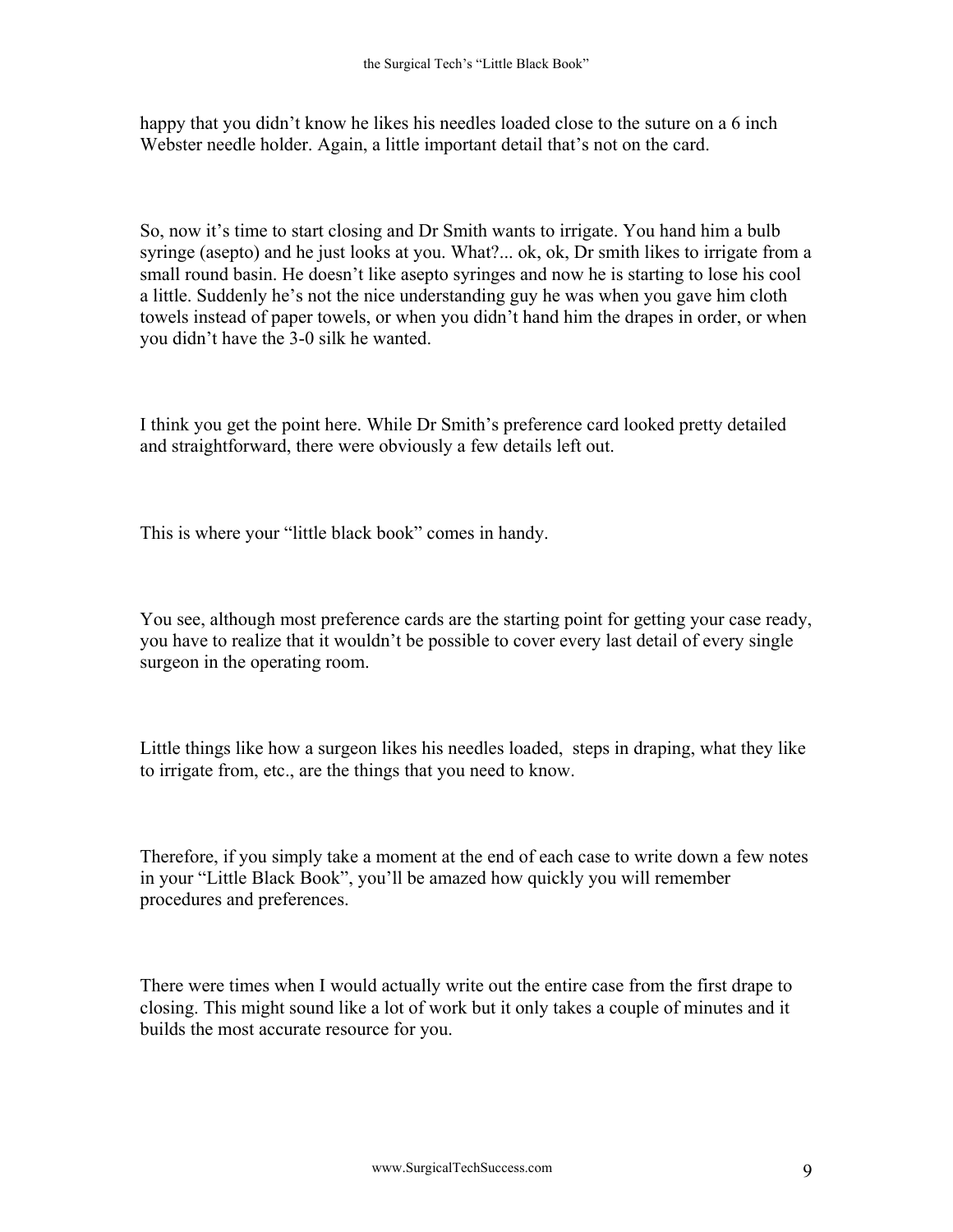Plus, the more you write down after the case, the more you'll remember the next time.

Now, you don't have to write a book about every single case. Simply make notes of the little things that were not on the preference card. Include a few notes about the steps from cutting skin to closing.

Here's how I would make my notes for Dr Smith's case:

Dr. Smith - general surgeon, hernia repair - preference card is pretty accurate. Cut down, bovie bleeders, two lg self-retainers, dissect, insert mesh, irrigate, close. Likes to use paper towels for draping after two  $\frac{3}{4}$  sheets. Wants 3-0 silks on standby, needles loaded near suture on 6inch Webster, irrigates from small round basin.

As you can see, only a few lines needed to cover the entire case.

Not only will I remember Dr Smith's personal preferences during the case, but I'll also remember the steps for a hernia repair.

## **Believe me this technique works on every single procedure!**

The best time to make notes is directly after the case.

Keep your little black book in your back pocket or inside your locker. If you can't make your notes right after the case, do it on your first break. Chances are you'll have enough time to make a few entries into your book right after the case.

I've used this technique on procedures as simple as a little biopsy to cases as complex as an axillary/aortic/fem-fem bypass, or an anterior/posterior spinal fusion.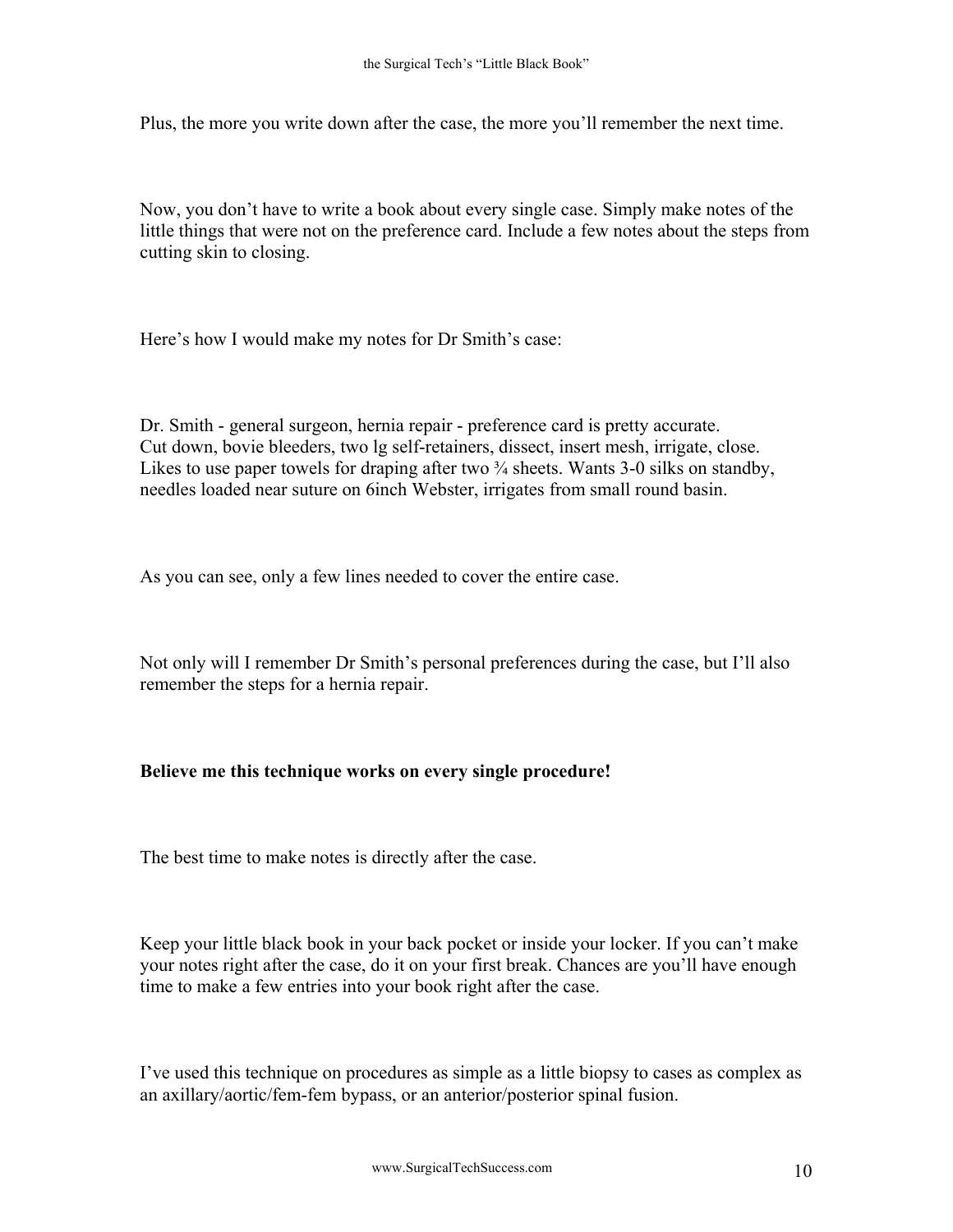The "little black book" technique will help you remember procedures and surgeons preferences throughout your entire career.

Write down anything that will help you remember the steps and specific preferences of a case that are not included on the preference card.

Remember too, that every single case will have the same 4 basic steps of; 1) cut down, 2) expose, 3) repair or remove, and 4) close.

Obviously the 4 basic steps I just mentioned are simplified, but it's a good way to think about each case. Your little black book will help you fill in each step with more detail.

If you want to succeed in anything, you should consider what other successful people in your field have done. The "Little Black Book" is a tool used by successful surgical techs every day.

I've included a basic outline of what your little black book may look like. You can copy the following outline or use it to format your own personalized outline.

Also, I created a sample outline of what I would have put in my notes based on the case we discussed with Dr Smith.

Start putting your "Little Black Book" to work today!

## **Good luck with your Surgical Technologist career!**

[www.SurgicalTechSuccess.com](http://www.surgicaltechsuccess.com/)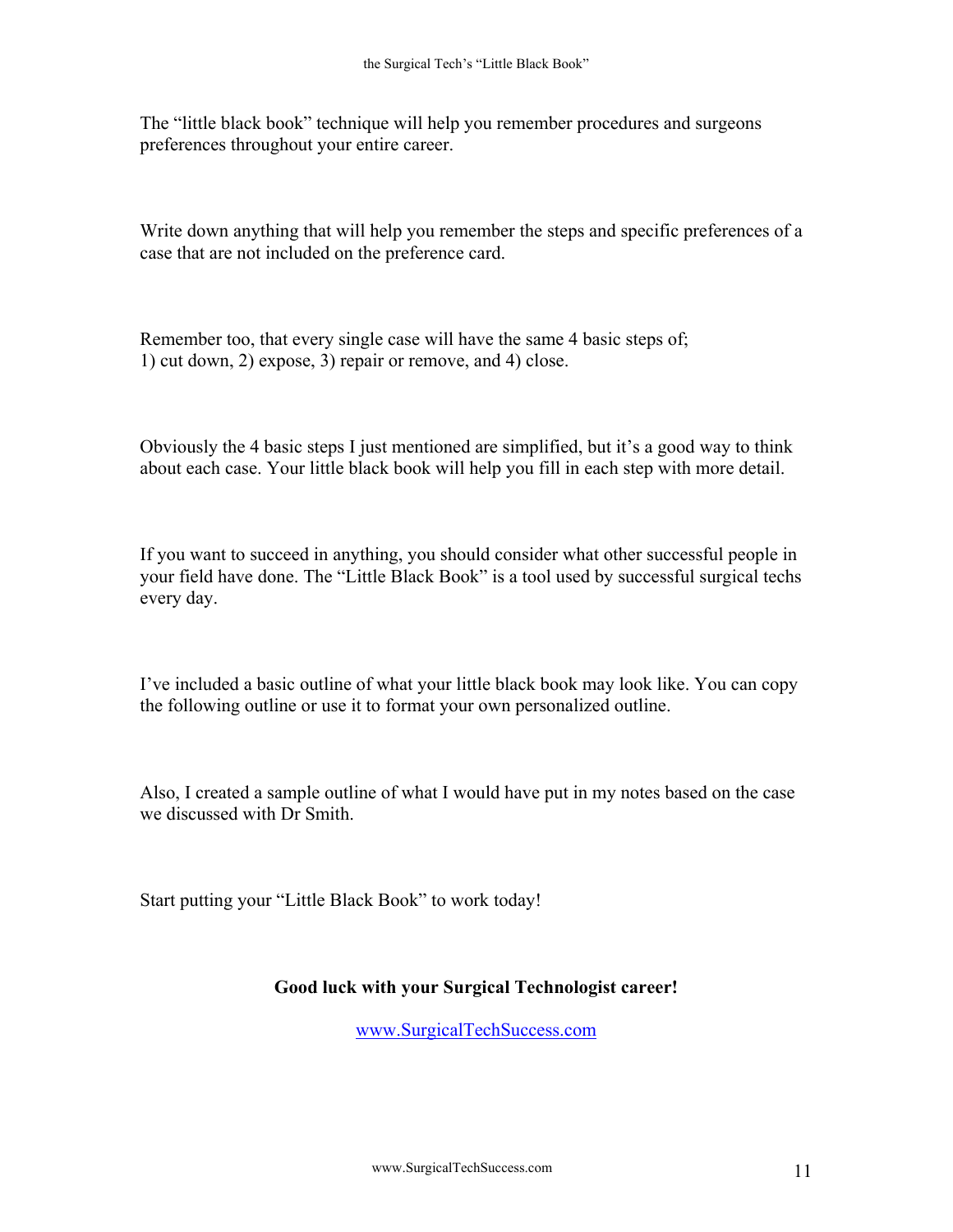Here is an example of what a page from your little black book might look like:

SURGEON: Dr Smith SPECIALTY: General PROCEDURE: Hernia STEPS: drape with <sup>3</sup>/<sub>4</sub> sheets, 4 paper towels, lap sheet. Cut down, expose, use 2 large selfretainers, dissect around hernia, repair with prolene mesh, irrigate, close. SPECIAL PREFERENCES: likes his needles loaded close to suture on 6" Webster needle holder, irrigates with a small round basin, likes to have 3-0 silks on stand-by for bleeders. MISC: right-handed, doesn't like a lot of talking, preference card is pretty accurate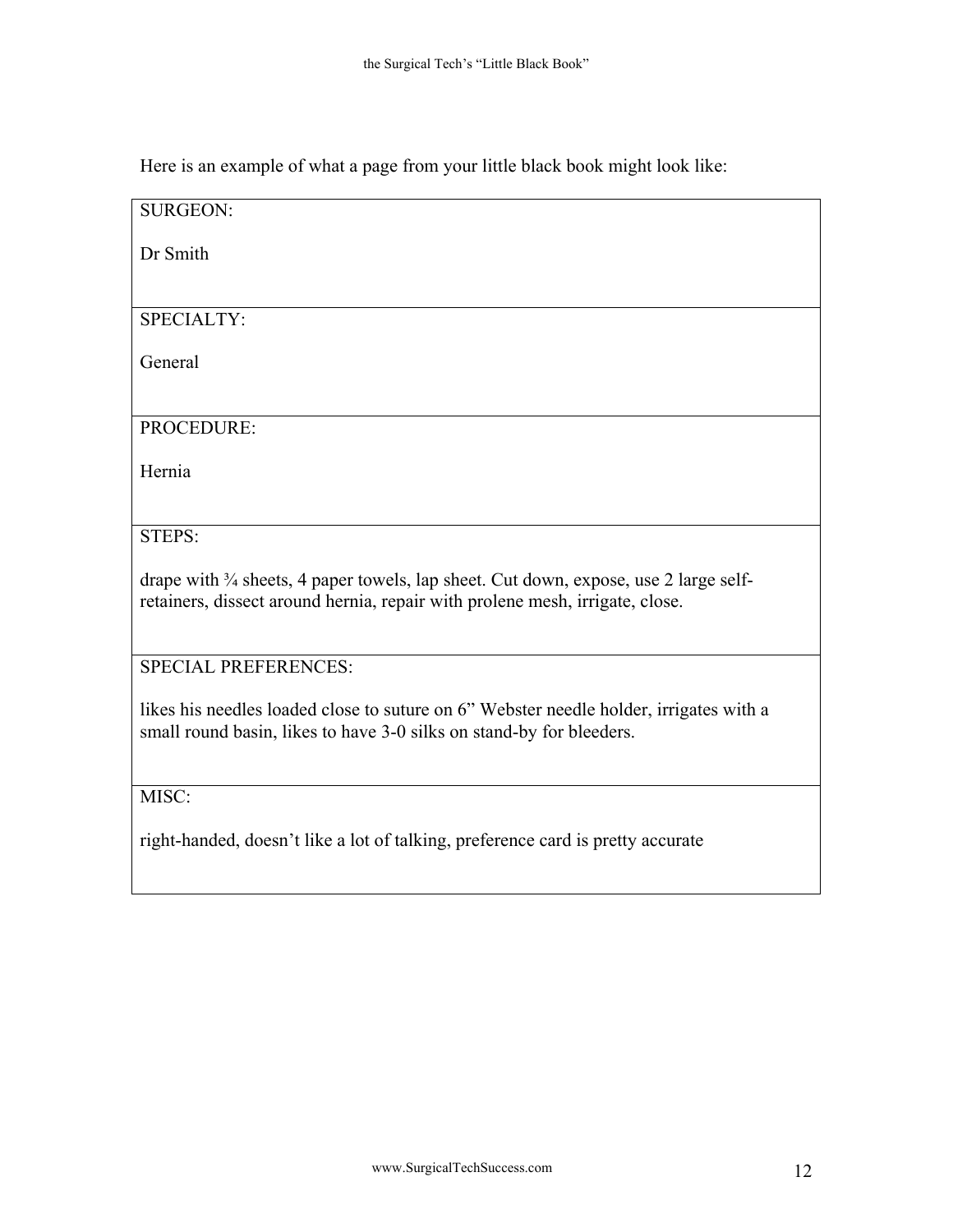| <b>SURGEON:</b>      |
|----------------------|
|                      |
|                      |
|                      |
|                      |
|                      |
|                      |
| SPECIALTY:           |
|                      |
|                      |
|                      |
|                      |
|                      |
|                      |
|                      |
| PROCEDURE:           |
|                      |
|                      |
|                      |
|                      |
|                      |
|                      |
| STEPS:               |
|                      |
|                      |
|                      |
|                      |
|                      |
|                      |
|                      |
| SPECIAL PREFERENCES: |
|                      |
|                      |
|                      |
|                      |
|                      |
|                      |
| MISC:                |
|                      |
|                      |
|                      |
|                      |
|                      |
|                      |
|                      |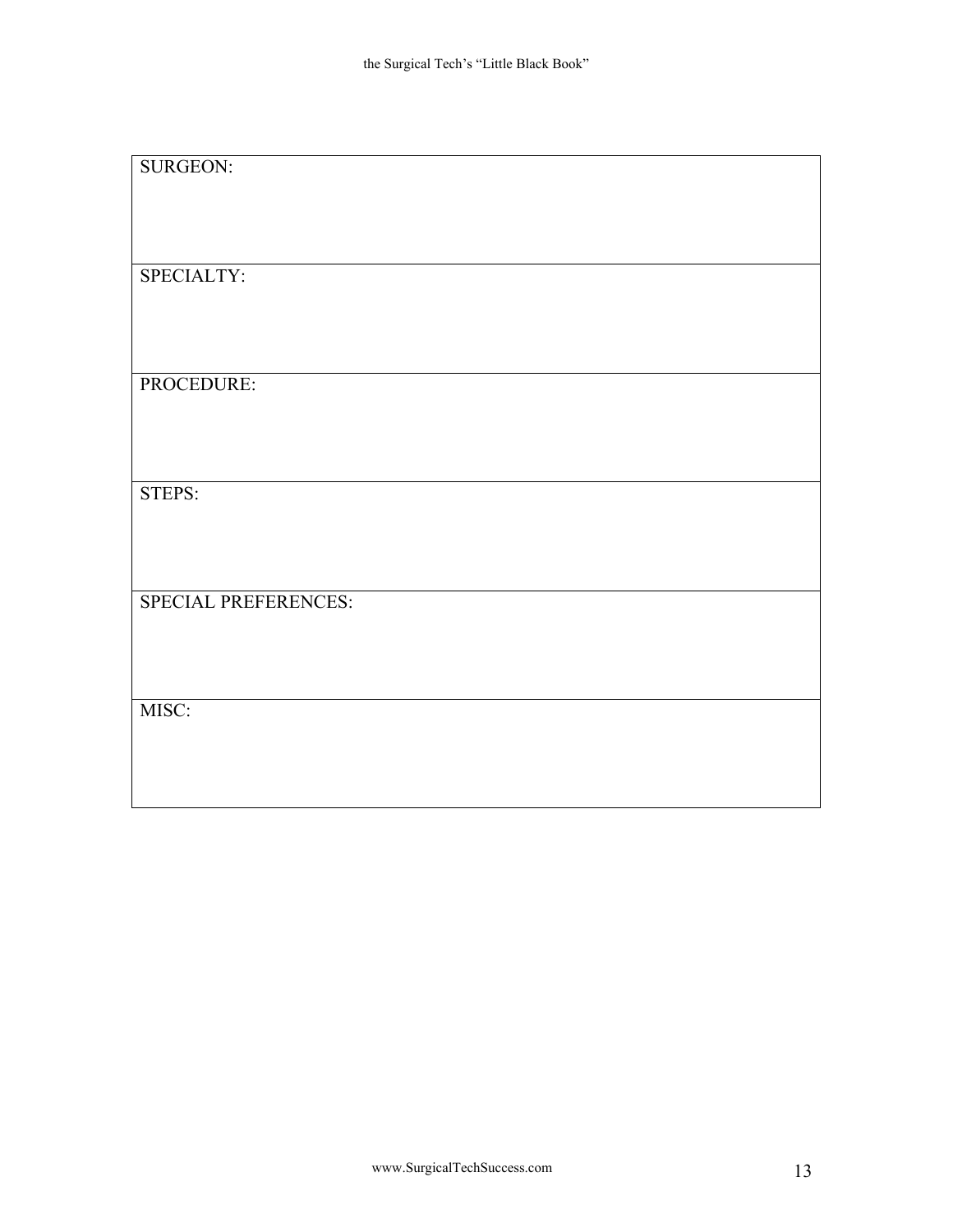| <b>SURGEON:</b>      |  |
|----------------------|--|
|                      |  |
|                      |  |
|                      |  |
|                      |  |
|                      |  |
|                      |  |
|                      |  |
| SPECIALTY:           |  |
|                      |  |
|                      |  |
|                      |  |
|                      |  |
|                      |  |
|                      |  |
|                      |  |
|                      |  |
| PROCEDURE:           |  |
|                      |  |
|                      |  |
|                      |  |
|                      |  |
|                      |  |
|                      |  |
|                      |  |
| STEPS:               |  |
|                      |  |
|                      |  |
|                      |  |
|                      |  |
|                      |  |
|                      |  |
|                      |  |
|                      |  |
| SPECIAL PREFERENCES: |  |
|                      |  |
|                      |  |
|                      |  |
|                      |  |
|                      |  |
|                      |  |
|                      |  |
| MISC:                |  |
|                      |  |
|                      |  |
|                      |  |
|                      |  |
|                      |  |
|                      |  |
|                      |  |
|                      |  |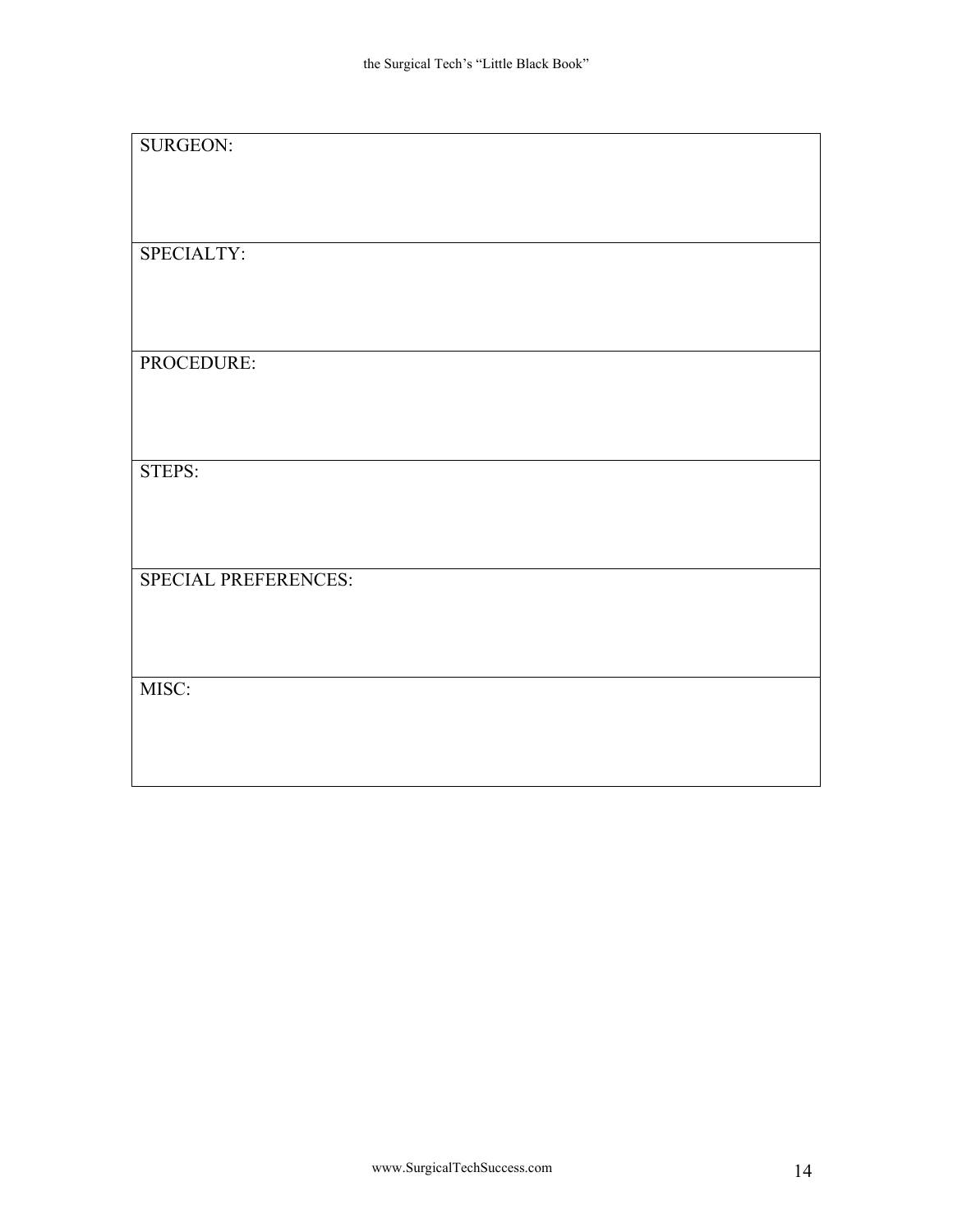| <b>SURGEON:</b>      |  |
|----------------------|--|
|                      |  |
|                      |  |
|                      |  |
|                      |  |
|                      |  |
|                      |  |
|                      |  |
| SPECIALTY:           |  |
|                      |  |
|                      |  |
|                      |  |
|                      |  |
|                      |  |
|                      |  |
|                      |  |
|                      |  |
| PROCEDURE:           |  |
|                      |  |
|                      |  |
|                      |  |
|                      |  |
|                      |  |
|                      |  |
|                      |  |
| STEPS:               |  |
|                      |  |
|                      |  |
|                      |  |
|                      |  |
|                      |  |
|                      |  |
|                      |  |
|                      |  |
| SPECIAL PREFERENCES: |  |
|                      |  |
|                      |  |
|                      |  |
|                      |  |
|                      |  |
|                      |  |
|                      |  |
| MISC:                |  |
|                      |  |
|                      |  |
|                      |  |
|                      |  |
|                      |  |
|                      |  |
|                      |  |
|                      |  |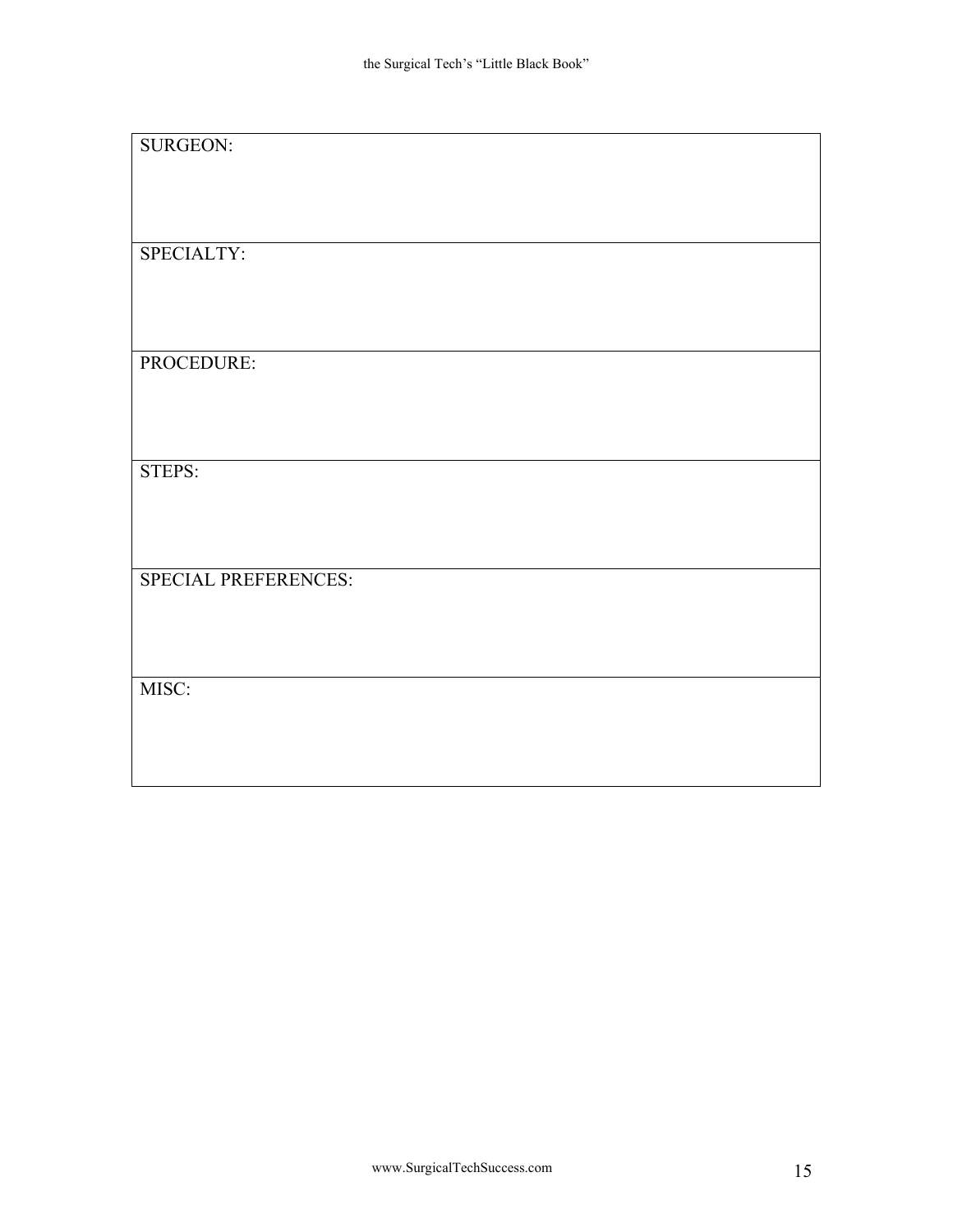| <b>SURGEON:</b>      |  |
|----------------------|--|
|                      |  |
|                      |  |
|                      |  |
|                      |  |
|                      |  |
|                      |  |
|                      |  |
| SPECIALTY:           |  |
|                      |  |
|                      |  |
|                      |  |
|                      |  |
|                      |  |
|                      |  |
|                      |  |
|                      |  |
| PROCEDURE:           |  |
|                      |  |
|                      |  |
|                      |  |
|                      |  |
|                      |  |
|                      |  |
|                      |  |
| STEPS:               |  |
|                      |  |
|                      |  |
|                      |  |
|                      |  |
|                      |  |
|                      |  |
|                      |  |
|                      |  |
| SPECIAL PREFERENCES: |  |
|                      |  |
|                      |  |
|                      |  |
|                      |  |
|                      |  |
|                      |  |
|                      |  |
| MISC:                |  |
|                      |  |
|                      |  |
|                      |  |
|                      |  |
|                      |  |
|                      |  |
|                      |  |
|                      |  |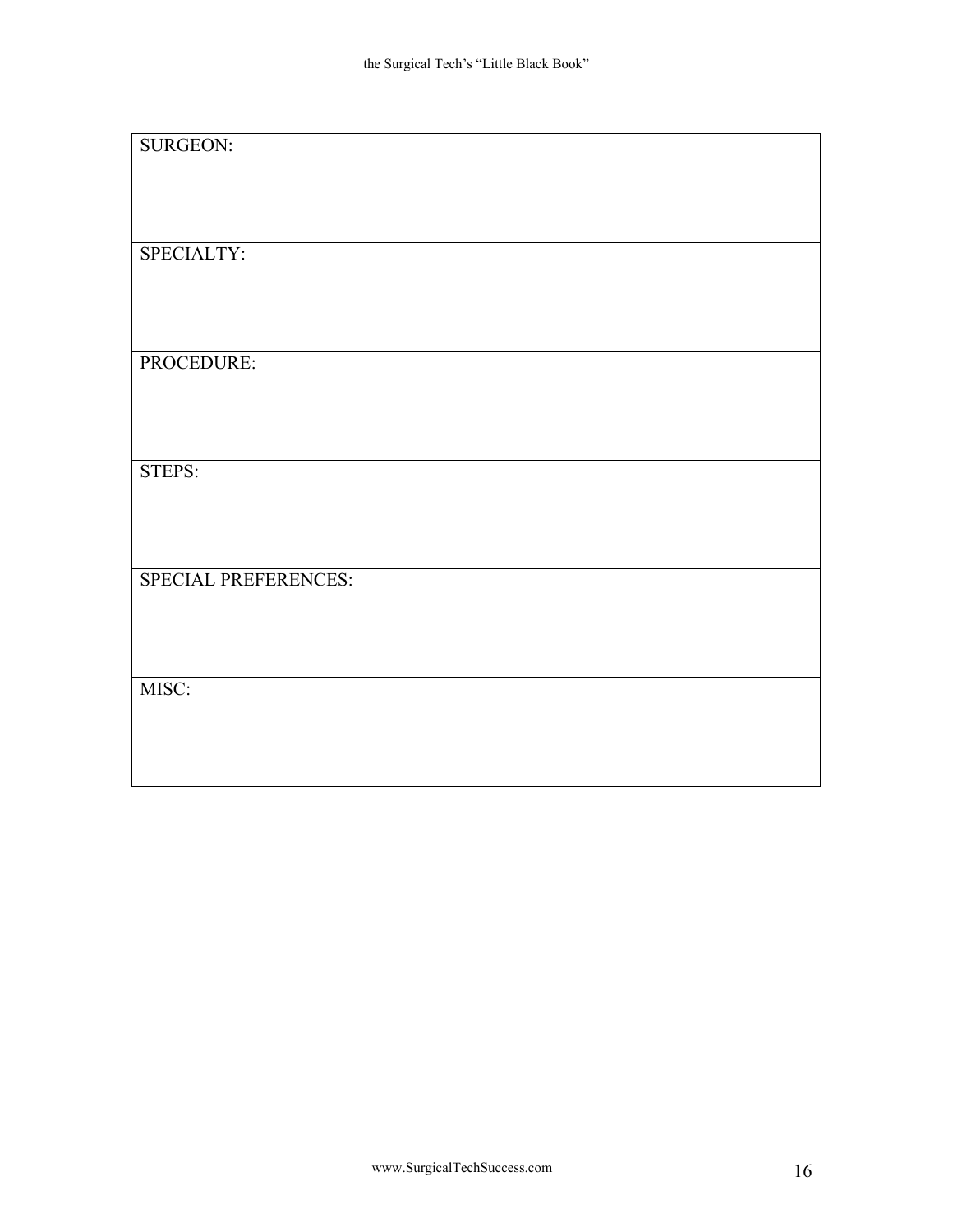| <b>SURGEON:</b>      |  |
|----------------------|--|
|                      |  |
|                      |  |
|                      |  |
|                      |  |
|                      |  |
|                      |  |
|                      |  |
| SPECIALTY:           |  |
|                      |  |
|                      |  |
|                      |  |
|                      |  |
|                      |  |
|                      |  |
|                      |  |
|                      |  |
| PROCEDURE:           |  |
|                      |  |
|                      |  |
|                      |  |
|                      |  |
|                      |  |
|                      |  |
|                      |  |
| STEPS:               |  |
|                      |  |
|                      |  |
|                      |  |
|                      |  |
|                      |  |
|                      |  |
|                      |  |
|                      |  |
| SPECIAL PREFERENCES: |  |
|                      |  |
|                      |  |
|                      |  |
|                      |  |
|                      |  |
|                      |  |
|                      |  |
| MISC:                |  |
|                      |  |
|                      |  |
|                      |  |
|                      |  |
|                      |  |
|                      |  |
|                      |  |
|                      |  |